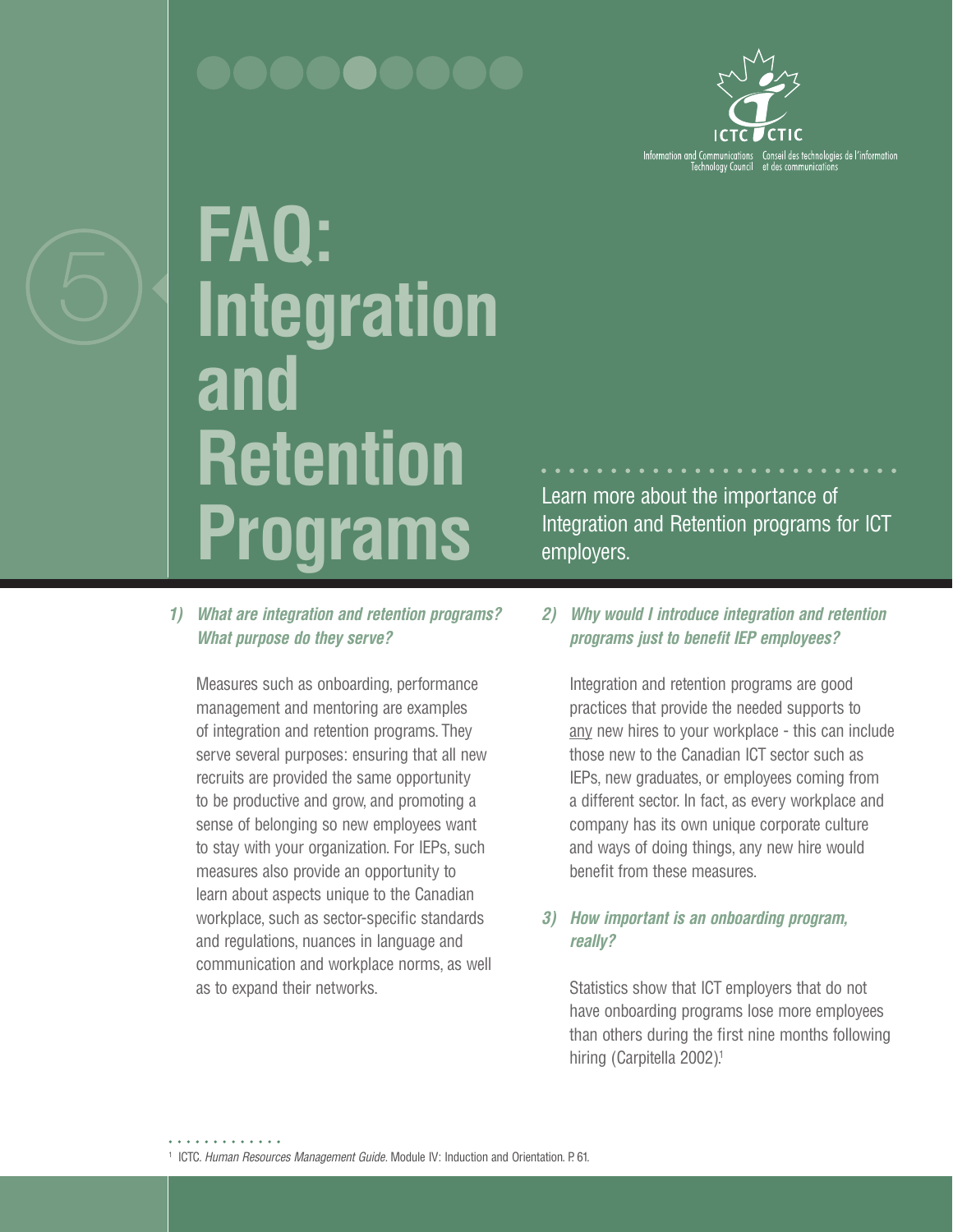The introduction of an onboarding strategy generally has a significant impact on employee retention, dedication, motivation and support of the corporate mission. It is therefore important to communicate to new employees as much information as possible on the organization's culture, values, philosophy and your expectations for their role and behaviour at the time of hiring. The more structured and effective the employee orientation, the better prepared they will be, and the less time it will take for them to "hit the ground running."

Furthermore, in a competitive job market, having an onboarding program allows the company to demonstrate an equitable and thorough approach to helping new employees get to know the company and its expectations. This will help new hires feel valued and welcomed, promote their integration and engagement in the company, and help reduce "revolving door syndrome."

## *4) Why do employees need targeted supports to help them develop to management potential?*

Any employee that you are grooming for management will benefit from coaching, mentoring, and opportunities to build their network to enhance the skills required to advance. For high potential IEPs, keep in mind that workplace norms and legal considerations differ from culture to culture. What is a standard practice in one culture – e.g. an executive expecting to be addressed as "Mr." or "Ms." – might be considered inappropriate in another. In addition, being new in Canada, IEPs may not have the same level of access to the informal networks that are often critical to professional success. Such supports, as well as training on Canadian laws and customs can "fill in the gaps" for experienced IEPs and allow them to contribute to their full potential.

# **What Do People Look for in a Work Environment?**

- Supportive company culture
- Opportunities for growth and advancement
- Recognition and appreciation
- Supportive work environment
- Good manager or supervisor
- Good salary
- Rewarding work
- Work/life balance
- Strong leadership
- Open communications

## **Source: ICTC HRM Guide**

"I hired an IEP as a junior developer. After noticing his ability to 'think big picture,' I then discovered that he had been a product manager responsible for 30 people before coming to Canada! I promoted him to team leader and he has found managing small teams a 'piece of cake.'

## **ICT Employer**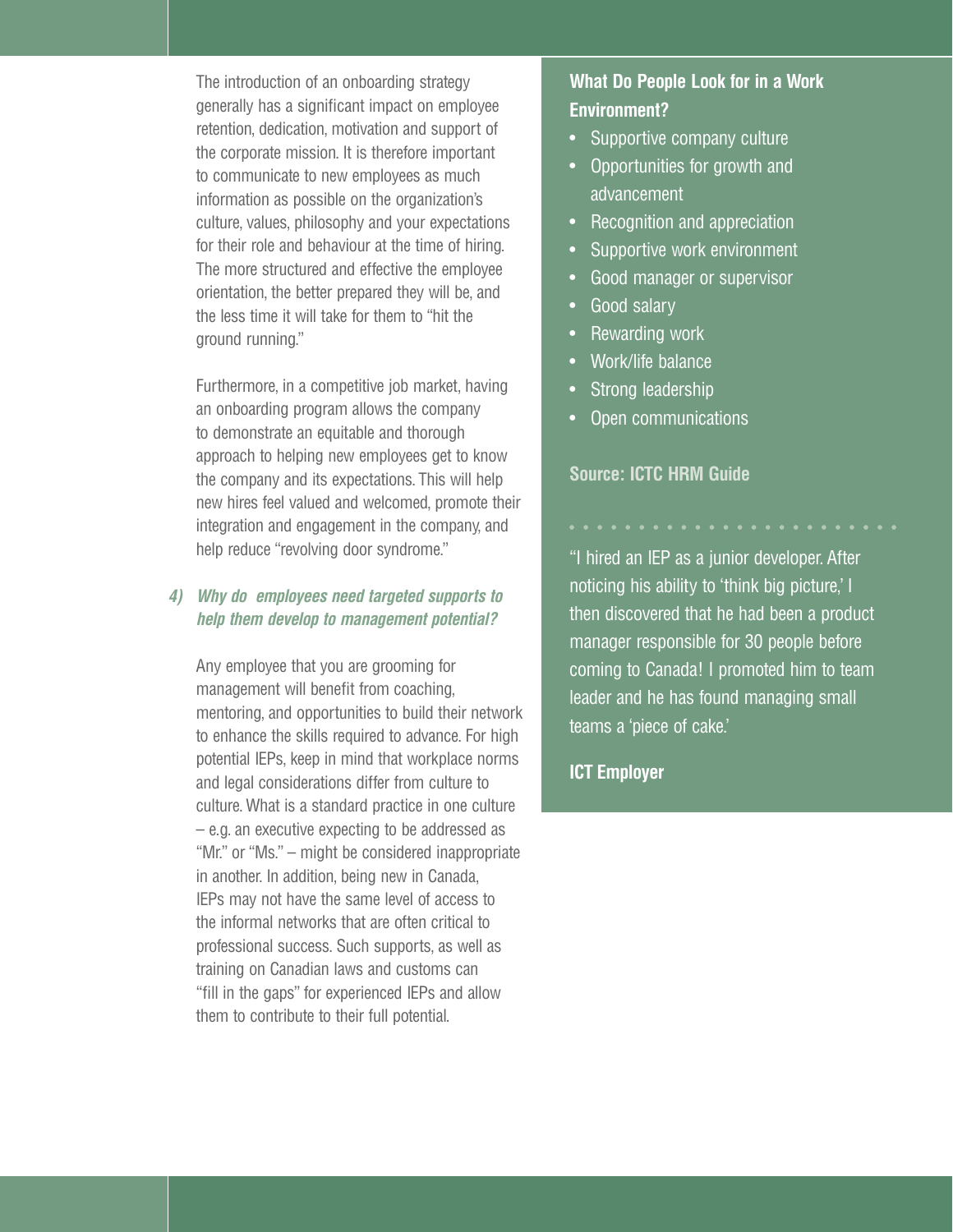### *5) What might cause an IEP to leave a company?*

Statistics indicate that workers from diverse backgrounds are three times more likely to leave an organization than other workers. The primary reasons for departure are a lack of integration within the organization, lack of opportunities for advancement, and the existence of cultural barriers. Often recruits from various diverse groups may have differing communication abilities, or may require accommodation for specific religious or personal matters. By addressing these matters, ICT companies have greater success at achieving optimal worker performance, and maximizing employee retention. 2

## *6) How much does it cost to replace an employee who leaves?*

The human resource and monetary expenses associated with repeated recruitment efforts is a significant time and cost factor for employers. Depending on level, the cost of replacing an employee can run to several times the employee's annual salary; not including costs associated with lost time, production and overtime hours required to fulfill job requirements. The intangible costs relating to harm done to staff morale and company reputation can be even more significant.

In a tight skills market, competition for employees with the right skills can be fierce. Newly-trained workers who are unhappy in their positions may be more readily poached by other companies that are willing to pay a premium for already-trained workers.

Implementing simple, inexpensive integration and retention programs and practices can be very effective in keeping talented employees.

"What I like best about my employer are the opportunities to learn – not only relating to my field, but also the ability to learn how to work with people from different cultures."

## **IEP in the ICT Sector**

*7) My company wants to make sure our new IEP hires integrate well into our workplace and want to stay, but we're an SME – what can we do with our limited budget and resources?*

Informal, inexpensive measures have been shown to be perceived to be just as important and effective as formal statements and policies on diversity and respect. Examples include active and vocal engagement of senior leaders, open communication and ongoing feedback from managers, and a welcoming, inclusive organizational culture that values talent in a multiplicity of forms. 3

In addition, the Diversity Institute of Management & Technology at Ryerson found that visible senior management commitment to diversity is a pivotal factor in how fair visible minorities, inclusive of IEPs, perceive their organization's career advancement processes to be. 4

# *8) As a smaller organization, the possibilities for promotion may be more limited here. How can we help our IEPs grow and keep them interested?*

Research found that individuals with foreign educational credentials employed in corporate Canada were more likely than those without to feel their education and training were being underutilized. Individuals who felt that their skills, education, and training were being underutilized reported lower levels of career satisfaction. 5

<sup>. . . . . . . . . . . . .</sup> 

<sup>2</sup> ICTC. *Human Resources Management Guide*. Module IV: Induction and Orientation. P. 66.

<sup>3</sup> ICTC. *Talent for Hire: Diversifying Talent in Small and Medium Enterprises (SMEs) in the ICT Sector*. April 2008. P. 28.

<sup>4</sup> Catalyst and Ryerson University. Career Advancement in Corporate Canada: A Focus on Visible Minorities - Survey Findings. 2007. P. 3